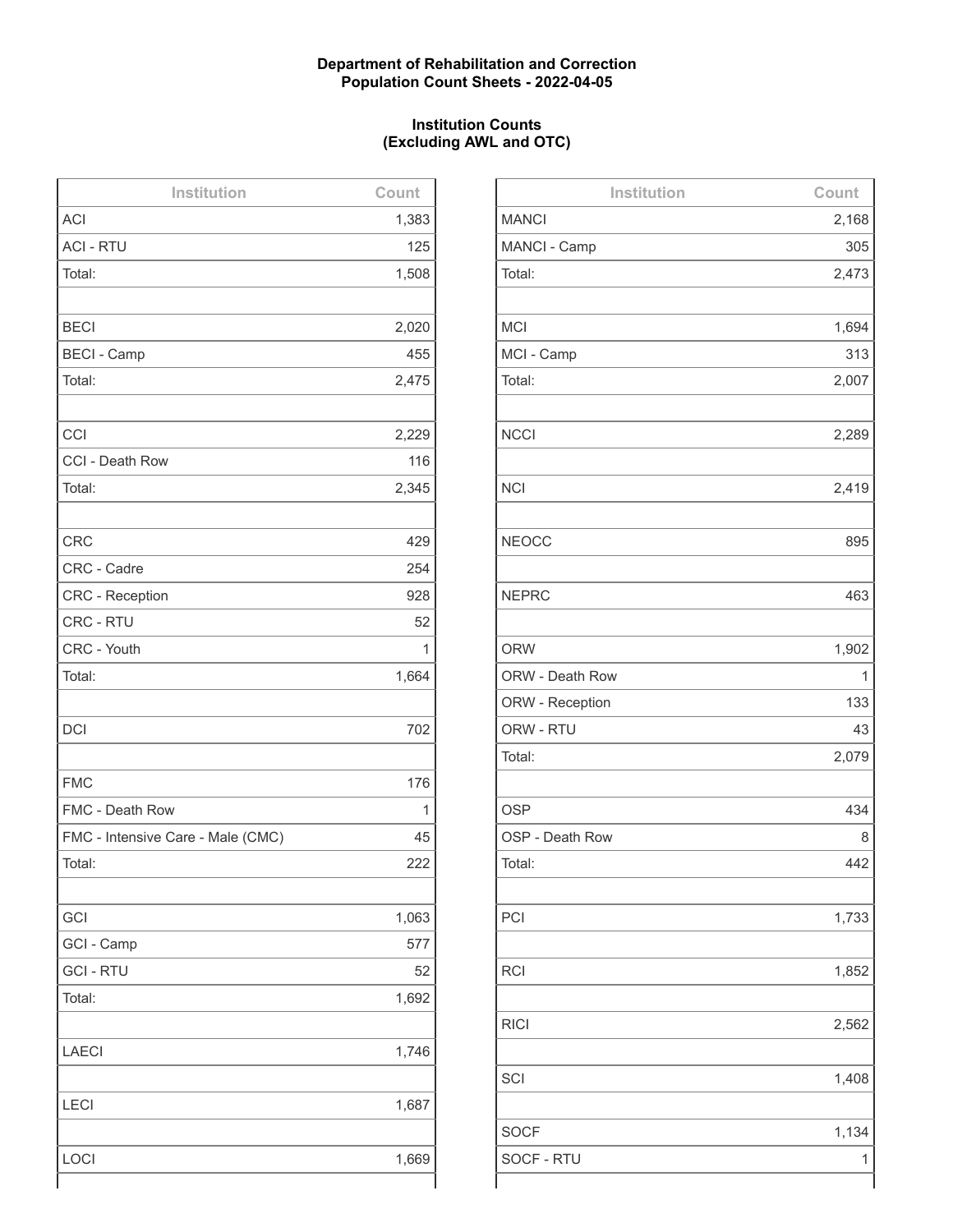|                  | <b>Total Population:</b> | 43,309 |
|------------------|--------------------------|--------|
|                  |                          |        |
| Total:           |                          | 966    |
| <b>WCI - RTU</b> |                          | 28     |
| <b>WCI</b>       |                          | 938    |
|                  |                          |        |
| Total:           |                          | 620    |
| <b>TOCI - PC</b> |                          | 127    |
| <b>TOCI</b>      |                          | 493    |
|                  |                          |        |
| Total:           |                          | 1,473  |
| TCI - Camp       |                          | 428    |
| <b>TCI</b>       |                          | 1,045  |
|                  |                          |        |
| Total:           |                          | 1,135  |

\* The Total Population includes 30 Offenders with Reason Codes 30 & 31. \*\* The Total Population includes 30 Offenders with Reason Code 0A.

### **Male Population by Security Level (Include AWL and Exclude OTC)**

|                        | $\sim$            |             |            |          |        |
|------------------------|-------------------|-------------|------------|----------|--------|
| <b>Security Level</b>  |                   | <b>Body</b> | <b>AWL</b> | $(-OTC)$ | Total  |
| <b>Total Level ERH</b> |                   | 1,221       | 9          | 8        | 1,222  |
| Total Level 4          |                   | 937         | 13         |          | 943    |
| Total Level 3          |                   | 8,561       | 128        | 111      | 8,578  |
| Total Level 2          |                   | 15,506      | 175        | 115      | 15,566 |
| <b>Total Level 1</b>   |                   | 13,647      | 152        | 93       | 13,706 |
| <b>Total Death Row</b> |                   | 128         | 2          | 0        | 130    |
|                        | <b>Total Male</b> | 40,000      | 479        | 334      | 40,145 |

### **Female Population by Institution (Include AWL and Exclude OTC)**

| Institution     |                     | <b>Body</b> | <b>AWL</b> | $(-OTC)$ | Total |
|-----------------|---------------------|-------------|------------|----------|-------|
| <b>DCI</b>      |                     | 701         | 4          | 3        | 702   |
| <b>FMC</b>      |                     | 5           | 0          | 0        | 5     |
| <b>NEPRC</b>    |                     | 463         | 8          | 3        | 468   |
| <b>ORW</b>      |                     | 1,902       | 28         | 17       | 1,913 |
| ORW - Death Row |                     |             | $\Omega$   | $\Omega$ |       |
| ORW - Reception |                     | 133         | 5          | 3        | 135   |
| ORW - RTU       |                     | 43          | $\Omega$   | $\Omega$ | 43    |
|                 | <b>Total Female</b> | 3,248       | 45         | 26       | 3,267 |
|                 |                     |             |            |          |       |

| <b>Total Population:</b> | 43,248 | 524 | 360 | 412 |
|--------------------------|--------|-----|-----|-----|
|                          |        |     |     |     |

| <b>LORCI</b>             | 615   |
|--------------------------|-------|
| <b>LORCI - Cadre</b>     | 209   |
| <b>LORCI - Reception</b> | 213   |
| Total:                   | 1,037 |
|                          |       |
| <b>MACI</b>              | 475   |
| MACI - Minimum           | 1,271 |
| Total:                   | 1,746 |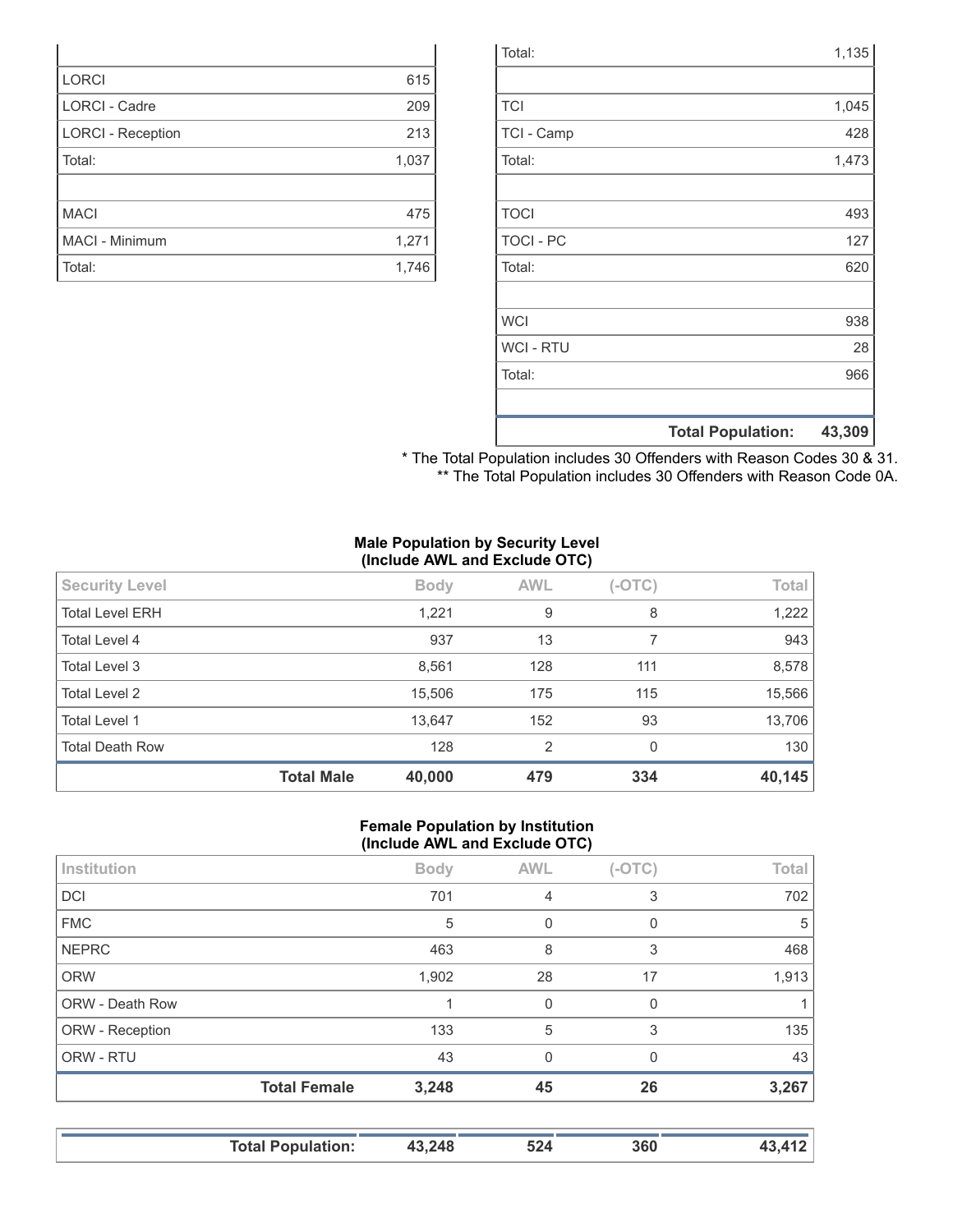| Institution      |                        | <b>Body</b>    | <b>AWL</b>                | $(-OTC)$                  | Total          |
|------------------|------------------------|----------------|---------------------------|---------------------------|----------------|
| ACI              |                        | $\sqrt{2}$     | $\mathsf{O}\xspace$       | $\mathbf 0$               | $\mathbf 2$    |
| CRC              |                        | $\sqrt{4}$     | $\mathbf 0$               | $\mathbf 0$               | $\sqrt{4}$     |
| CRC - RTU        |                        | 6              | $\mathbf 0$               | $\mathbf 0$               | 6              |
| ${\sf FMC}$      |                        | $\overline{4}$ | $\mathbf 0$               | $\mathbf 0$               | 4              |
| LAECI            |                        | 8              | $\mathbf 0$               | $\mathbf 0$               | $\,8\,$        |
| LECI             |                        | 36             | $\mathbf 0$               | $\mathbf 0$               | 36             |
| LORCI            |                        | $\mathbf{1}$   | $\mathbf 0$               | $\mathbf 0$               | $\mathbf{1}$   |
| <b>MACI</b>      |                        | $\overline{7}$ | $\mathbf 0$               | $\mathbf 0$               | $\overline{7}$ |
| <b>MANCI</b>     |                        | 15             | $\mathbf 0$               | $\mathbf 0$               | 15             |
| MCI              |                        | $\mathbf{1}$   | $\mathbf 0$               | $\mathbf 0$               | $\mathbf{1}$   |
| $\sf NC I$       |                        | $\mathbf{1}$   | $\mathbf 0$               | $\mathbf 0$               | $\mathbf{1}$   |
| <b>NEOCC</b>     |                        | $\,8\,$        | $\mathsf{O}\xspace$       | $\mathbf 0$               | $\,8\,$        |
| <b>OSP</b>       |                        | 374            | $\ensuremath{\mathsf{3}}$ | $\ensuremath{\mathsf{3}}$ | 374            |
| RCI              |                        | 16             | $\mathbf 0$               | $\mathbf 0$               | 16             |
| RICI             |                        | $\mathbf{1}$   | $\mathbf 0$               | $\mathbf 0$               | $\mathbf{1}$   |
| SOCF             |                        | 569            | $\,$ 6 $\,$               | $\sqrt{5}$                | 570            |
| <b>TCI</b>       |                        | 13             | $\mathsf{O}\xspace$       | $\mathbf 0$               | 13             |
| <b>TOCI</b>      |                        | 142            | $\mathbf 0$               | $\mathbf 0$               | 142            |
| <b>TOCI - PC</b> |                        | $\overline{2}$ | $\mathbf 0$               | $\mathbf 0$               | $\overline{2}$ |
| <b>WCI</b>       |                        | $\mathfrak{S}$ | $\mathbf 0$               | $\mathsf 0$               | $\sqrt{3}$     |
| WCI - RTU        |                        | 8              | $\pmb{0}$                 | $\mathbf 0$               | $\,8\,$        |
|                  | <b>Total Level ERH</b> | 1,221          | $\boldsymbol{9}$          | ${\bf 8}$                 | 1,222          |

# **Male Population by Institution: Security Level ERH (Include AWL and Exclude OTC)**

### **Male Population by Institution: Security Level 4 (Include AWL and Exclude OTC)**

| Institution                       | <b>Body</b>    | <b>AWL</b>     | $(-OTC)$     | Total |
|-----------------------------------|----------------|----------------|--------------|-------|
| <b>ACI</b>                        | 4              | $\Omega$       | <sup>0</sup> |       |
| CRC                               | $\overline{2}$ | 1              | 0            | 3     |
| CRC - Reception                   |                | $\mathbf 0$    | 0            |       |
| CRC - RTU                         | 8              | $\overline{0}$ | $\Omega$     | 8     |
| <b>FMC</b>                        |                | $\mathbf 0$    | 0            |       |
| FMC - Intensive Care - Male (CMC) |                | 0              | 0            |       |
| <b>LORCI</b>                      | 7              | 1              |              |       |
| <b>MACI</b>                       | 10             | 1              |              | 10    |
| <b>OSP</b>                        | 35             | 0              | 0            | 35    |
| <b>SOCF</b>                       | 514            | 9              | 5            | 518   |
| SOCF - RTU                        |                | $\mathbf 0$    | $\Omega$     |       |
| <b>TOCI</b>                       | 337            |                | $\mathbf{0}$ | 338   |
| TOCI - PC                         | 8              | $\Omega$       | 0            | 8     |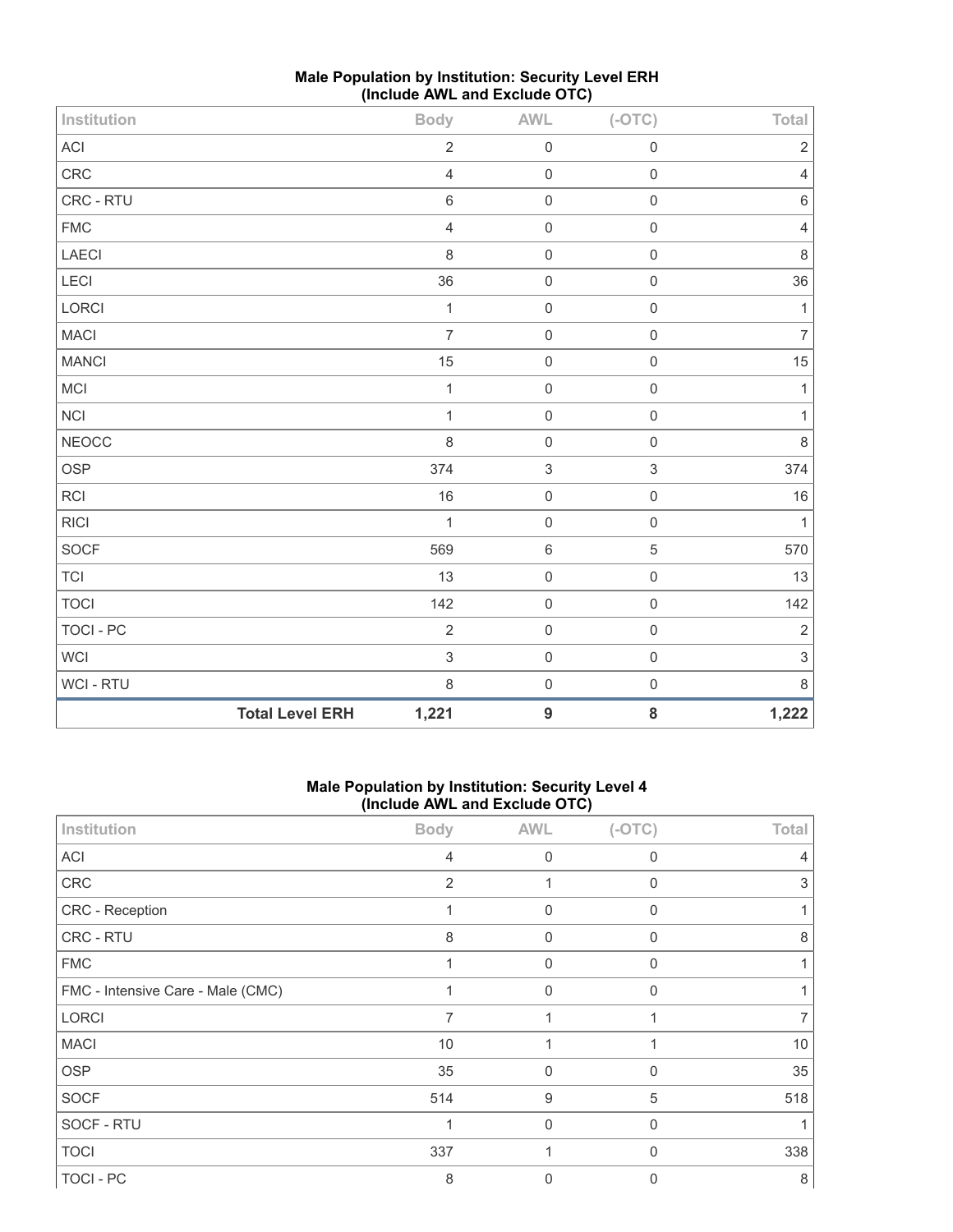| <b>WCI</b>           |     |    |     |
|----------------------|-----|----|-----|
| <b>WCI-RTU</b>       |     |    |     |
| <b>Total Level 4</b> | 937 | 13 | 943 |

# **Male Population by Institution: Security Level 3 (Include AWL and Exclude OTC)**

| Institution                       | л.<br><b>Body</b>         | <b>AWL</b>          | $(-OTC)$            | Total                     |
|-----------------------------------|---------------------------|---------------------|---------------------|---------------------------|
| ACI                               | 26                        | $\mathsf 0$         | $\mathbf 0$         | 26                        |
| <b>BECI</b>                       | $\mathbf{1}$              | $\mathsf 0$         | $\mathbf 0$         | 1                         |
| CCI                               | $6\,$                     | $\,0\,$             | $\mathbf 0$         | $\,6\,$                   |
| CRC                               | 184                       | 12                  | 12                  | 184                       |
| CRC - Cadre                       | $\sqrt{3}$                | $\mathbf 0$         | $\mathbf 0$         | $\ensuremath{\mathsf{3}}$ |
| CRC - Reception                   | 358                       | $\overline{4}$      | $\overline{4}$      | 358                       |
| CRC - RTU                         | 38                        | $\mathsf 0$         | $\mathbf 0$         | 38                        |
| CRC - Youth                       | $\mathbf{1}$              | $\mathbf 0$         | $\mathsf{O}\xspace$ | $\mathbf{1}$              |
| <b>FMC</b>                        | 10                        | $\mathbf{1}$        | $\mathsf{O}\xspace$ | 11                        |
| FMC - Intensive Care - Male (CMC) | $\mathbf{1}$              | $\mathsf 0$         | $\mathbf 0$         | 1                         |
| GCI                               | $\mathbf{1}$              | $\mathsf 0$         | $\mathsf 0$         | 1                         |
| LAECI                             | $\overline{2}$            | $\mathbf 0$         | $\mathbf 0$         | $\overline{2}$            |
| LECI                              | 1,406                     | 13                  | 10                  | 1,409                     |
| LOCI                              | $\mathbf{1}$              | $\mathbf 0$         | $\mathbf 0$         | $\mathbf{1}$              |
| LORCI                             | 288                       | 31                  | 31                  | 288                       |
| <b>LORCI - Cadre</b>              | 105                       | $\mathsf{O}\xspace$ | $\mathbf 0$         | 105                       |
| <b>LORCI - Reception</b>          | 141                       | $\overline{4}$      | $\sqrt{4}$          | 141                       |
| <b>MACI</b>                       | 235                       | $\overline{4}$      | 3                   | 236                       |
| <b>MANCI</b>                      | 1,907                     | 18                  | 15                  | 1,910                     |
| <b>MCI</b>                        | $\overline{7}$            | $\mathbf 0$         | $\mathbf 0$         | $\overline{7}$            |
| NCCI                              | $\overline{4}$            | $\,0\,$             | $\mathbf 0$         | $\overline{4}$            |
| NCI                               | $\overline{7}$            | $\mathbf 0$         | $\mathsf 0$         | $\overline{7}$            |
| <b>NEOCC</b>                      | 412                       | 14                  | 13                  | 413                       |
| <b>OSP</b>                        | $\ensuremath{\mathsf{3}}$ | $\mathsf{O}\xspace$ | $\mathsf{O}\xspace$ | $\ensuremath{\mathsf{3}}$ |
| PCI                               | 25                        | $\sqrt{2}$          | $\mathbf{1}$        | 26                        |
| RCI                               | 1,525                     | 15                  | 12                  | 1,528                     |
| <b>RICI</b>                       | $\,$ 5 $\,$               | $\,0\,$             | $\mathsf{O}\xspace$ | $\mathbf 5$               |
| SCI                               | $\boldsymbol{9}$          | $\mbox{O}$          | $\mathsf{O}\xspace$ | $\boldsymbol{9}$          |
| SOCF                              | 46                        | $\mathbf{1}$        | $\mathbf{1}$        | 46                        |
| <b>TCI</b>                        | 901                       | $\,6\,$             | $\overline{4}$      | 903                       |
| TCI - Camp                        | $\mathbf{1}$              | $\,0\,$             | $\mathsf{O}\xspace$ | $\mathbf{1}$              |
| <b>TOCI</b>                       | $\boldsymbol{9}$          | $\mathsf{O}\xspace$ | $\mathsf{O}\xspace$ | $\boldsymbol{9}$          |
| <b>TOCI - PC</b>                  | 53                        | $\mathbf{1}$        | $\mathsf{O}\xspace$ | 54                        |
| <b>WCI</b>                        | 830                       | $\overline{2}$      | $\mathbf{1}$        | 831                       |
| WCI - RTU                         | $10$                      | $\mathsf{O}\xspace$ | $\mathsf{O}\xspace$ | $10\,$                    |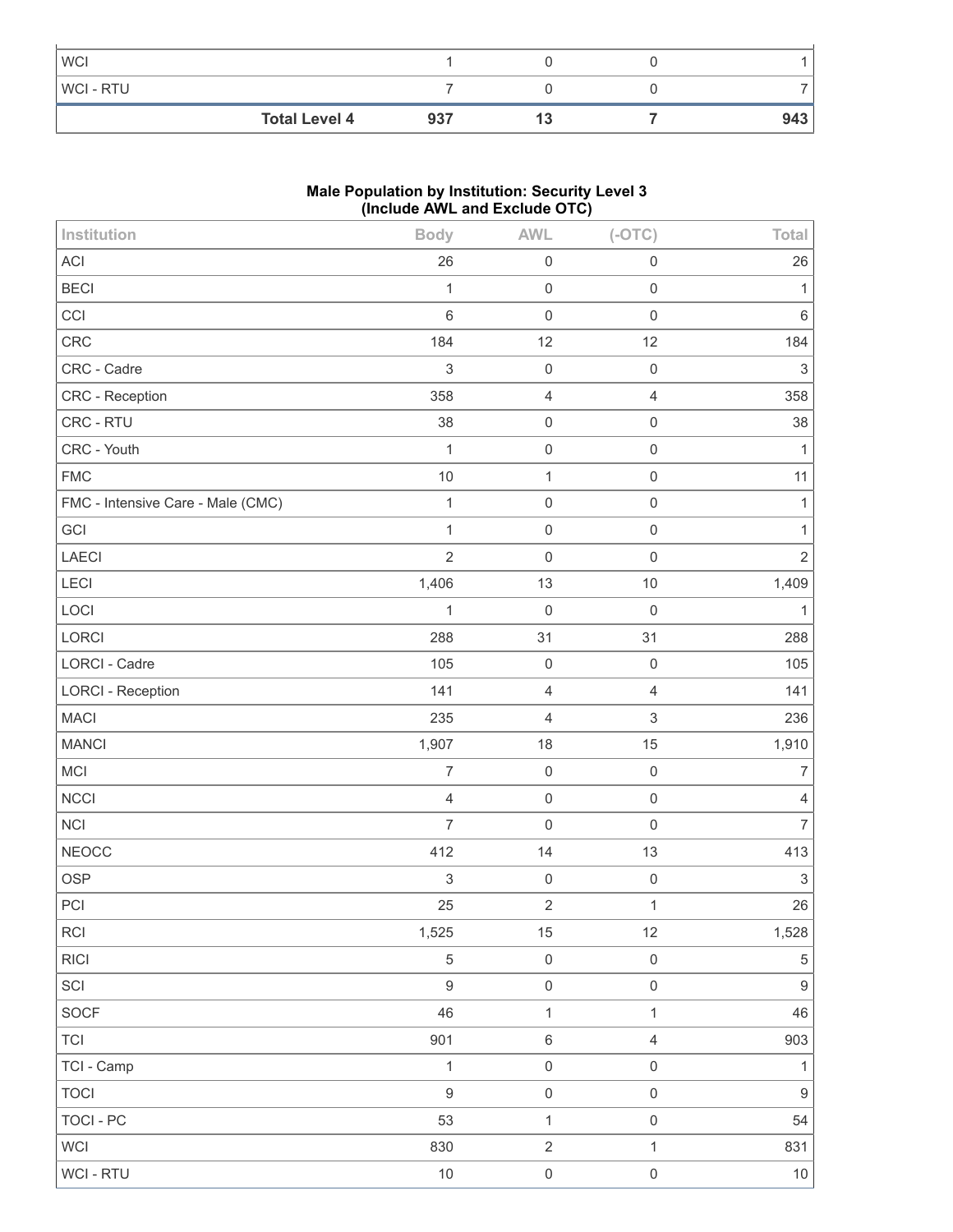| <b>Total Level 3</b> | 8,561 | 128 | 144 | 578 |
|----------------------|-------|-----|-----|-----|
|                      |       |     |     |     |

#### **Male Population by Institution: Security Level 2 (Include AWL and Exclude OTC)**

| Institution                       | <b>Body</b>      | <b>AWL</b>                | $(-OTC)$                  | Total          |
|-----------------------------------|------------------|---------------------------|---------------------------|----------------|
| ACI                               | 770              | 11                        | 1                         | 780            |
| <b>ACI - RTU</b>                  | 95               | $\mathbf{1}$              | $\mathbf 0$               | 96             |
| <b>BECI</b>                       | 1,315            | 12                        | 11                        | 1,316          |
| CCI                               | 1,673            | $10$                      | $\mathbf 5$               | 1,678          |
| CRC                               | 82               | $\,6\,$                   | 5                         | 83             |
| CRC - Cadre                       | 203              | $\mathbf 0$               | $\mathsf 0$               | 203            |
| CRC - Reception                   | 265              | $\ensuremath{\mathsf{3}}$ | 3                         | 265            |
| DCI                               | $\mathbf{1}$     | $\mathsf 0$               | $\mathsf 0$               | 1              |
| <b>FMC</b>                        | 23               | $\sqrt{4}$                | $\mathbf{1}$              | 26             |
| FMC - Intensive Care - Male (CMC) | $\boldsymbol{9}$ | $\mathsf{O}\xspace$       | $\mathsf 0$               | $9\,$          |
| GCI                               | 542              | $\boldsymbol{7}$          | $\ensuremath{\mathsf{3}}$ | 546            |
| <b>GCI-RTU</b>                    | 46               | $\mathbf 0$               | $\mathsf 0$               | 46             |
| LAECI                             | 1,075            | 20                        | 17                        | 1,078          |
| LECI                              | 245              | $\mathbf{1}$              | $\mathbf 0$               | 246            |
| LOCI                              | 794              | $\mathbf 5$               | $\sqrt{3}$                | 796            |
| LORCI                             | 77               | $\ensuremath{\mathsf{3}}$ | 3                         | 77             |
| LORCI - Cadre                     | 39               | $\mathbf 0$               | $\mathsf{O}\xspace$       | 39             |
| <b>LORCI - Reception</b>          | 42               | $\ensuremath{\mathsf{3}}$ | $\sqrt{3}$                | 42             |
| <b>MACI</b>                       | 223              | $\mathbf 0$               | $\mathbf 0$               | 223            |
| <b>MANCI</b>                      | 212              | $\overline{2}$            | $\mathsf 0$               | 214            |
| MCI                               | 1,199            | $\overline{7}$            | $\mathbf{1}$              | 1,205          |
| <b>NCCI</b>                       | 956              | 12                        | 11                        | 957            |
| <b>NCI</b>                        | 1,341            | 14                        | 11                        | 1,344          |
| <b>NEOCC</b>                      | 474              | 16                        | 16                        | 474            |
| PCI                               | 994              | 15                        | $\boldsymbol{7}$          | 1,002          |
| <b>RCI</b>                        | 310              | $\ensuremath{\mathsf{3}}$ | $\mathbf{1}$              | 312            |
| <b>RICI</b>                       | 1,410            | 13                        | $10$                      | 1,413          |
| SCI                               | 882              | $\sqrt{4}$                | 3                         | 883            |
| SOCF                              | $\overline{4}$   | $\mathsf 0$               | $\mathsf{O}\xspace$       | $\overline{4}$ |
| <b>TCI</b>                        | 91               | $\overline{2}$            | $\mathsf{O}\xspace$       | 93             |
| TCI - Camp                        | $\mathbf{1}$     | $\mathsf{O}\xspace$       | $\mathsf{O}\xspace$       | 1              |
| <b>TOCI</b>                       | $\overline{5}$   | $\mathsf{O}\xspace$       | $\mathsf{O}\xspace$       | $\sqrt{5}$     |
| <b>TOCI - PC</b>                  | 64               | $\mathsf 0$               | $\mathsf{O}\xspace$       | 64             |
| <b>WCI</b>                        | 44               | $\mathbf{1}$              | $\mathsf 0$               | 45             |
| <b>Total Level 2</b>              | 15,506           | 175                       | 115                       | 15,566         |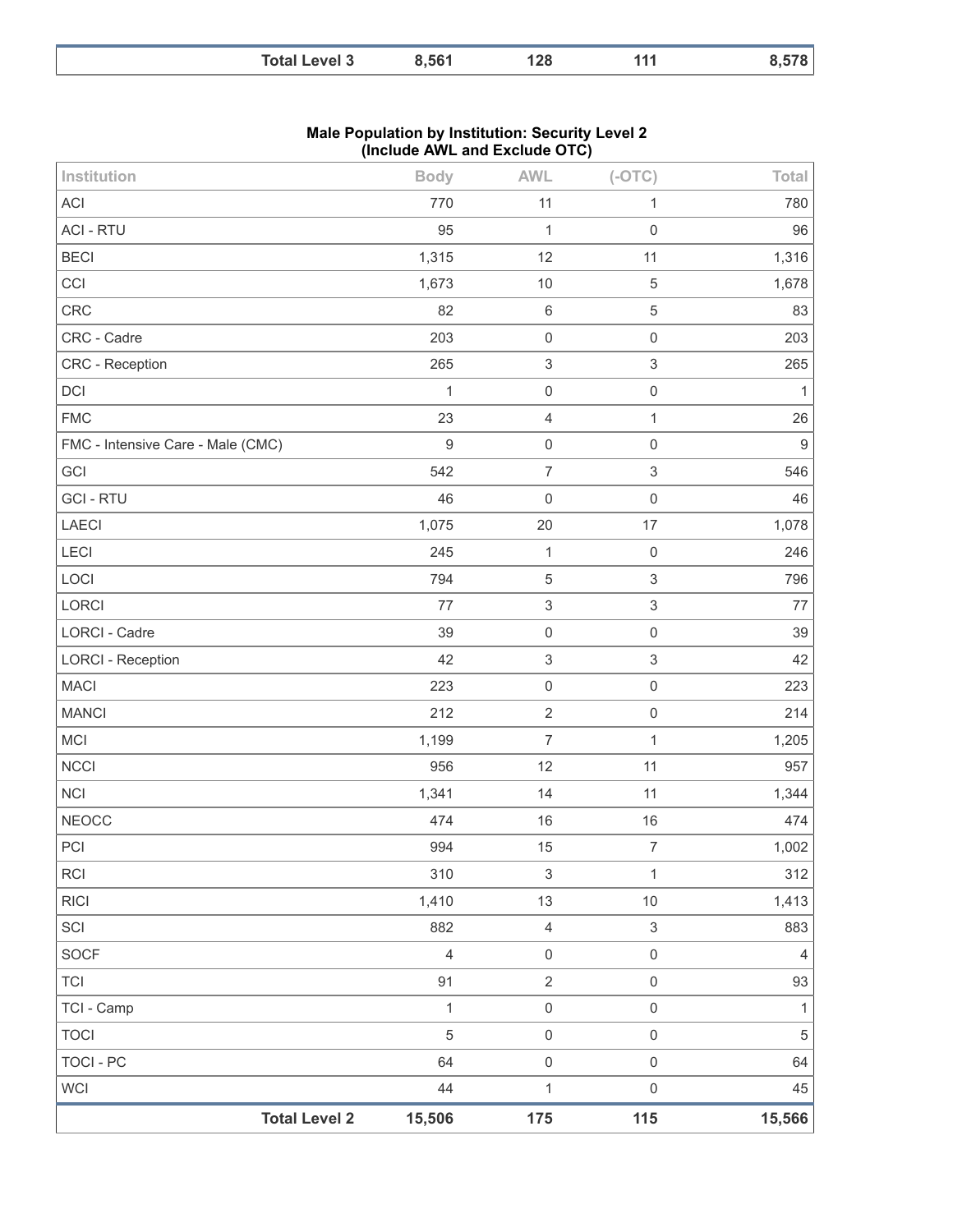| Male Population by Institution: Security Level 1 |
|--------------------------------------------------|
| (Include AWL and Exclude OTC)                    |

| <b>Total Level 1</b>              | 13,647       | 152                       | 93                  | 13,706       |
|-----------------------------------|--------------|---------------------------|---------------------|--------------|
| <b>WCI</b>                        | 60           | $\mathsf 0$               | $\mathbf 0$         | 60           |
| TCI - Camp                        | 426          | $\mathbf{1}$              | $\mathbf{1}$        | 426          |
| <b>TCI</b>                        | 39           | $\sqrt{5}$                | $\mathfrak{S}$      | 41           |
| <b>SOCF</b>                       | $\mathbf{1}$ | $\mathsf 0$               | $\mathsf 0$         | 1            |
| SCI                               | 517          | $\,8\,$                   | $\overline{2}$      | 523          |
| <b>RICI</b>                       | 1,146        | $\,8\,$                   | $\overline{4}$      | 1,150        |
| PCI                               | 714          | 12                        | $\,6\,$             | 720          |
| <b>OSP</b>                        | 22           | $\mathbf{1}$              | $\mathsf{O}\xspace$ | 23           |
| <b>NEOCC</b>                      | $\mathbf{1}$ | $\mathsf{O}\xspace$       | $\mathsf{O}\xspace$ | $\mathbf{1}$ |
| <b>NCI</b>                        | 1,070        | 10                        | $\,8\,$             | 1,072        |
| <b>NCCI</b>                       | 1,329        | $\overline{7}$            | $\,6\,$             | 1,330        |
| MCI - Camp                        | 313          | $\mathsf{O}\xspace$       | $\mathbf 0$         | 313          |
| <b>MCI</b>                        | 487          | $\,8\,$                   | $\overline{4}$      | 491          |
| MANCI - Camp                      | 305          | $\mathbf 0$               | $\mathbf 0$         | 305          |
| <b>MANCI</b>                      | 34           | $\mathbf 5$               | $\mathbf{1}$        | 38           |
| MACI - Minimum                    | 1,271        | 15                        | $\,8\,$             | 1,278        |
| <b>LORCI - Reception</b>          | 30           | $\overline{2}$            | $\overline{2}$      | 30           |
| LORCI - Cadre                     | 65           | $\mathbf 0$               | $\mathbf 0$         | 65           |
| LORCI                             | 242          | $\boldsymbol{7}$          | $\boldsymbol{7}$    | 242          |
| LOCI                              | 874          | $\mathbf 5$               | $\overline{4}$      | 875          |
| <b>LAECI</b>                      | 661          | $\boldsymbol{9}$          | $\overline{7}$      | 663          |
| <b>GCI-RTU</b>                    | $6\,$        | $\mathbf 0$               | $\mathbf 0$         | 6            |
| GCI - Camp                        | 577          | $\mathbf 0$               | $\mathbf 0$         | 577          |
| GCI                               | 520          | 12                        | $\,6\,$             | 526          |
| FMC - Intensive Care - Male (CMC) | 34           | $\mathbf 0$               | $\mathbf 0$         | 34           |
| <b>FMC</b>                        | 133          | $\mathbf{1}$              | $\mathbf 0$         | 134          |
| CRC - Reception                   | 299          | $\boldsymbol{7}$          | $\overline{7}$      | 299          |
| CRC - Cadre                       | 48           | $\mathsf{O}\xspace$       | $\mathsf 0$         | 48           |
| <b>CRC</b>                        | 103          | $\overline{7}$            | $\,6\,$             | 104          |
| CCI                               | 550          | $\ensuremath{\mathsf{3}}$ | $\sqrt{2}$          | 551          |
| <b>BECI - Camp</b>                | 455          | $\mathbf{1}$              | $\mathbf 0$         | 456          |
| <b>BECI</b>                       | 704          | $10$                      | $\overline{4}$      | 710          |
| <b>ACI - RTU</b>                  | 30           | $\mathbf 0$               | $\mathbf 0$         | 30           |
| ACI                               | 581          | 8                         | 5                   | 584          |
| Institution                       | <b>Body</b>  | <b>AWL</b>                | $(-OTC)$            | Total        |